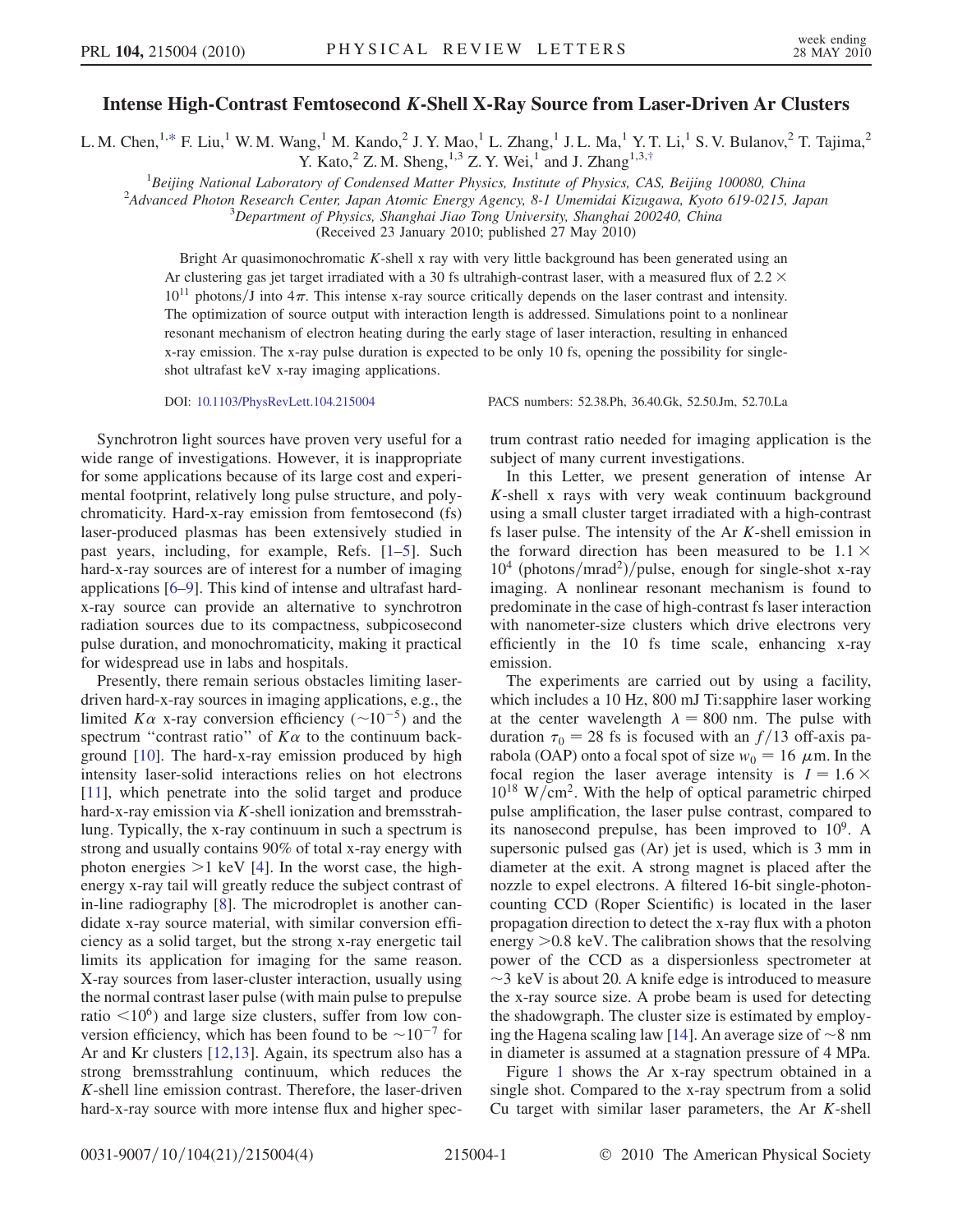emission shows much higher contrast (lines to continuous background ratio). The amplitude of the continuum part of the spectrum is about  $1\%$  compared to the peak of the K emission line. The integrated  $K$ -shell photon number is more than 95% of all the photons in the spectrum, whereas in previous reports it is only  $\sim$  10% in the case of a solid target [\[4](#page-3-8)] and larger-size cluster target [[13](#page-3-11)] irradiated by normal contrast laser pulses. The K-shell x-ray conversion efficiency from laser energy is about  $10^{-4}$ , which is over 100 times higher than previous observations [\[12,](#page-3-10)[13\]](#page-3-11). It should be emphasized that the x-ray flux (and spectral distribution) depends critically on the laser contrast. The flux is reduced by 2 orders of magnitude if the laser pulse contrast decreases from  $10^9$  to  $10^7$  with constant laser pulse energy. Preexpansion of a solid-density cluster by the laser prepulse leads to ineffective heating of electrons, as described below, and results in the decrease of x-ray flux in this case. We also observe that this high-contrast, quasimonochromatic structure for the K-shell emission disappears if energetic electrons are generated, unlike the case in Ref. [[15](#page-3-13)]. The x-ray continuous background becomes a bi-Maxwellian distribution [[16](#page-3-14)], dramatically reducing the x-ray line contrast.

By changing laser and interaction conditions, the Ar x-ray emission can be optimized. The x-ray emission increases *linearly* by increasing the gas backing pressure  $(P)$ and then saturates when  $P > 4$  MPa, whereas the cluster size continues to increase beyond 4 MPa. A threshold is observed for x-ray emission as a function of laser pulse intensity, as shown in the inset of Fig. [1.](#page-1-0) When the laser pulse average intensity is higher than  $10^{16}$  W/cm<sup>2</sup>, the x-ray flux increases steeply and reaches a maximum at  $I \geq$  $10^{17}$  W/cm<sup>2</sup>. A more interesting phenomenon is that the detected photon intensity is a function of the nozzle displacement away from laser focal spot, as demonstrated in

<span id="page-1-0"></span>

FIG. 1. X-ray spectrum of Ar when the laser beam was focused on the cluster target. The x-ray spectrum of a solid Cu target is also shown (dotted line) with  $\times 10$  times in amplitude. The inset shows the photon flux dependence upon laser intensity.

Fig. [2.](#page-1-1) If the laser focuses on the edge of the plasma, energetic electrons are generated and the K-shell x-ray flux is very unstable shot to shot. As the nozzle moves away from the laser focal spot, the photon flux decreases at first, then increases, reaching a maximum of  $1.1 \times$  $10<sup>4</sup>$  photons/mrad<sup>2</sup> when the nozzle moves close to the OAP  $\sim$ 6 mm. In our experiment, the total flux reached  $2.2 \times 10^{11}$  photons/J into  $4\pi$ , and the K-shell x-ray generation was very stable. The laser intensity on the edge of plasma is reduced to  $5 \times 10^{16}$  W/cm<sup>2</sup>, which is similar to our previous observation using a lower powered laser [[16\]](#page-3-14). The plasma volume obtained in the shadowgraph (inset of Fig. [2](#page-1-1)) for the case of best focus and defocus demonstrates that a long and straight laser channel leads to the enhancement of the K-shell emission. As seen in the shadowgraph, the plasma channel with diameter 60  $\mu$ m in the defocus case is much longer than the case of best focus, providing a much larger interaction volume. The x-ray source sizes detected via the knife edge technique in the case of 6 mm defocus are  $\sim$ 20  $\mu$ m in FWHM, smaller than the laser focal spot size. If the nozzle displacement is less than 5 mm, the electrons will be accelerated and produce strong  $\gamma$ -ray background.

Simulations using a 2D fully electromagnetic particlein-cell code have been performed, where a linearly polarized laser pulse with sin<sup>2</sup> pulse envelope is launched along the  $+x$  direction onto a cluster with 10 nm diameter and  $10n_{cr}$  (critical density). Figure [3\(a\)](#page-2-0) shows snapshots of the electron distribution profile at various times with  $I = 1 \times$  $10^{17}$  W/cm<sup>2</sup>. At the early stage of the laser pulse, electrons are driven by the laser electric field and quiver along the laser polarization direction (y direction) in each laser period; the early stage energy and phase spectra  $(p_x, p_y)$  are

<span id="page-1-1"></span>

FIG. 2 (color online). Channeled emission characteristics. The  $K\alpha$  photon emission dependence as a function of the target displacement  $\Delta x$  from the best laser focus. The upper right inset shows the shadowgraph obtained in the case of the nozzle located on the focal spot position (short channel) and a position  $\Delta x = +6$  mm (long channel). The positive displacement means the nozzle moves closer to the OAP.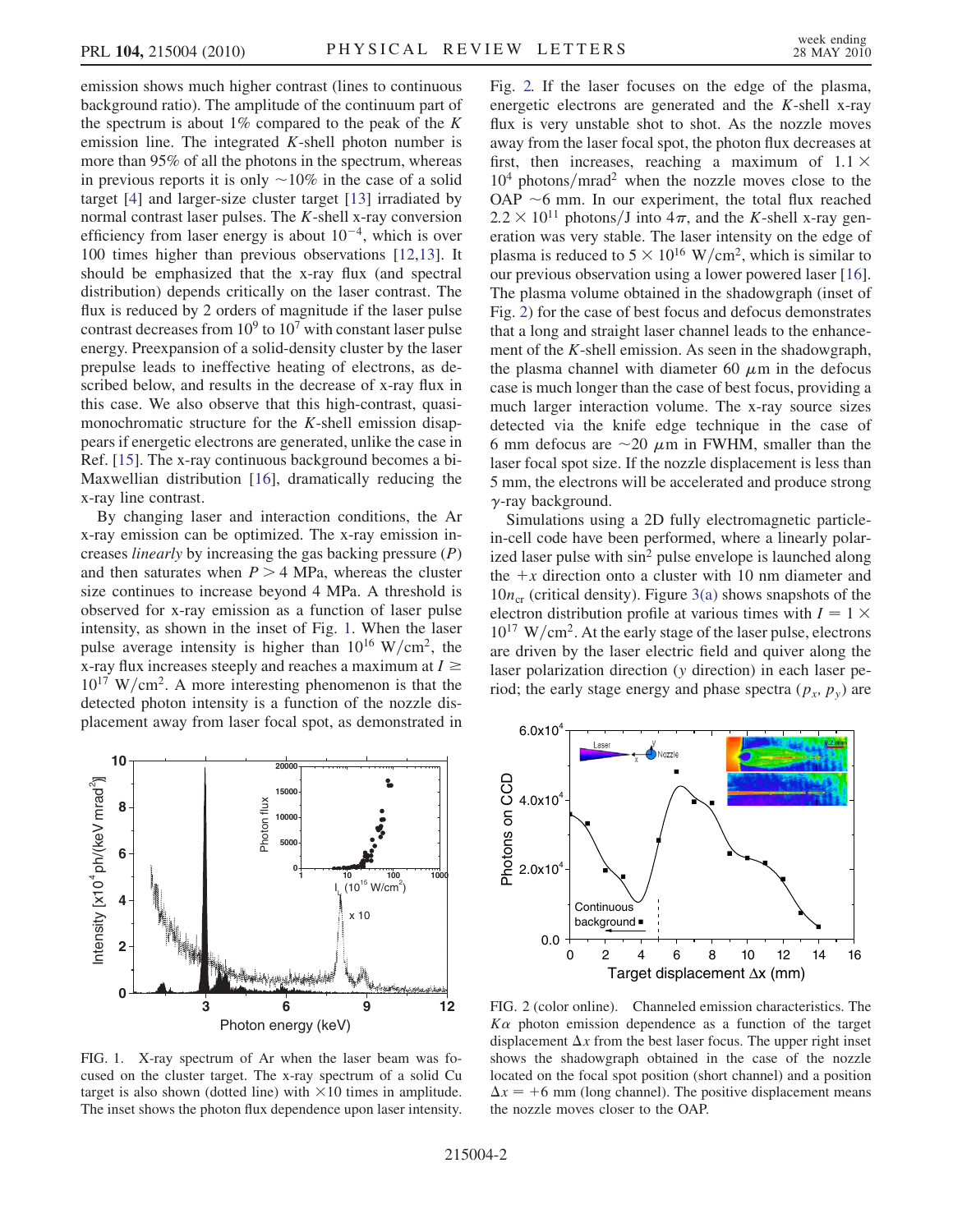



<span id="page-2-0"></span>FIG. 3 (color). Simulation snapshots of the electron density distribution (a) of cluster at various times (with unit of laser optical cycle) in laser intensity  $1 \times 10^{17}$  W/cm<sup>2</sup>. The energy spectra and phase spectra  $(P_x, P_y)$  of outer electrons at various time are shown on the early stage of laser pulse (b) and on the peak of pulse (c).

shown in Fig.  $3(b)$ . Figure  $4(a)$  shows the electron number of inner electrons generally decreasing with time, but for each half optical cycle, this is modulated by part of the electron density returning to the cluster boundary, i.e., electron quiver. This phenomenon is defined as the nonlinear resonant (NLR) electron heating mechanism [[17\]](#page-3-15). These electrons, with quiver energy shown as these small spikes on the curve in Fig. [4\(d\),](#page-2-1) will pass through the cluster and stimulate K-shell ionization to produce x rays when the electron energy is larger than the Ar ionization threshold. It is important to point out that the quiver electrons possess non-Maxwellian electron energy distribution in the early stage [Fig. [3\(b\)\]](#page-2-0), which is optimal to stimulate Ar  $K$ -shell x ray with much less continuous background. However, this quiver phenomenon dampens at the pulse latter stage because an electron cloud forms from escaping electrons around the cluster and this compensates the effect of the laser electric field, as seen in Fig.  $3(a)$  and  $3(c)$ . Therefore, we conclude that the K-shell x-ray photon generation arises from electrons quivering in the early stage of intense laser fields. Electrons possess a quiver energy  $E_q[\text{eV}] = e^2 E^2/(2m_e \omega_0^2) = 9.3 \times$  $10^{-14}I[W/cm^2]\lambda^2[\mu m]$ . For  $I = 10^{17} W/cm^2$ ,  $E_q \sim$ 6 keV. This is high enough to stimulate Ar  $K$ -shell photons at energies  $E_k \sim 3$  keV and considering the cross section of Ar is near optimal [[18](#page-3-16)]. It also explains that there is a laser threshold intensity to stimulate  $K$ -shell x-ray emis-



<span id="page-2-1"></span>FIG. 4 (color). Laser pulse shape dependent. The simulation temporal distribution of number of inner electrons (a), energy of total electrons (b), energy of inner electrons (c), and energy of outer electrons (d). The laser pulse with rising (down) edge  $5/5$ (red line), 5 (10) (black line), 10 (5) (blue line) are used.

sion in Fig. [1](#page-1-0). A more powerful facility is necessary, with higher laser intensity, to stimulate higher energy  $K$ -shell x-ray emission such as Kr ( $E_k \sim 12.6$  keV). In Fig. [4\(d\)](#page-2-1), only 4–5 optical cycles, with spikes higher than 5 keV, can produce K-shell x ray which corresponds to the duration about 10 fs. Considering the Ar K-shell vacancy lifetime  $\sim$  4.8 fs [[19](#page-3-17)], we conclude that the *K*-shell x-ray pulse duration is as short as 10 fs, and so this is a demonstration of an ultrashort hard-x-ray source. On the other hand, the cluster inner electrons obtain energy much lower than  $E<sub>k</sub>$ , which does not then contribute to  $K$ -shell ionization in our case, as shown in Fig. [4\(c\).](#page-2-1) This rules out the linear resonant (LR) heating [[20](#page-3-18)] and the long-term ionization mechanisms of laser-cluster interactions that dominate in the case of using a normal contrast laser.

The transfer from NLR to LR is shown experimentally by using the high-contrast laser. By changing the distance between the compressor gratings away from the ''zero'' position at constant laser energy, the incomplete compensation of the accumulated phase nonlinearities results in negatively (positively) skewed pulses having a gentle (steep) rise time [[10](#page-3-6)]. In the case of laser irradiation with intensity  $1 \times 10^{17}$  W/cm<sup>2</sup>, dependence of the x-ray flux on laser pulse duration in the negatively skewed and positively skewed cases shows different behavior. As shown in Fig. [5\(a\),](#page-3-19) the flux using positively skewed pulses drops less precipitously than the case of negatively skewed pulses. Simulations in Fig. [4\(d\)](#page-2-1) using different pulse shapes successfully reproduced this phenomenon. The laser intensity is still strong enough to drive electron heating efficiently when laser pulse duration slightly expands, stimulating the NLR. Positively skewed pulses drive higher spikes than the case of negatively pulsed irradiation; even